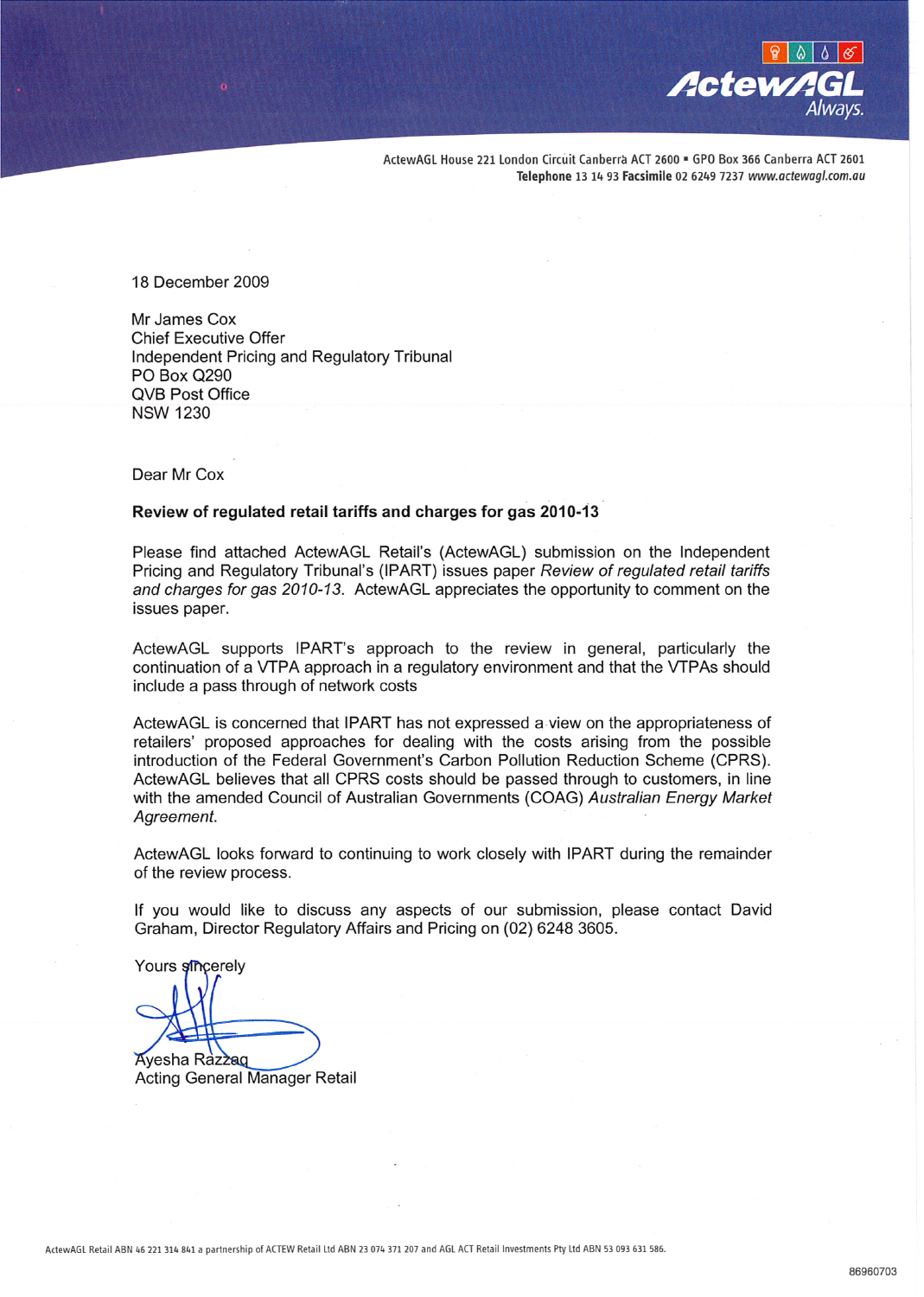

# Review of Regulated Retail Tariffs and Charges for Gas 2010-13

18 December 2009

**ActewAGL Retail submission to the Independent Pricing and Regulatory Tribunal**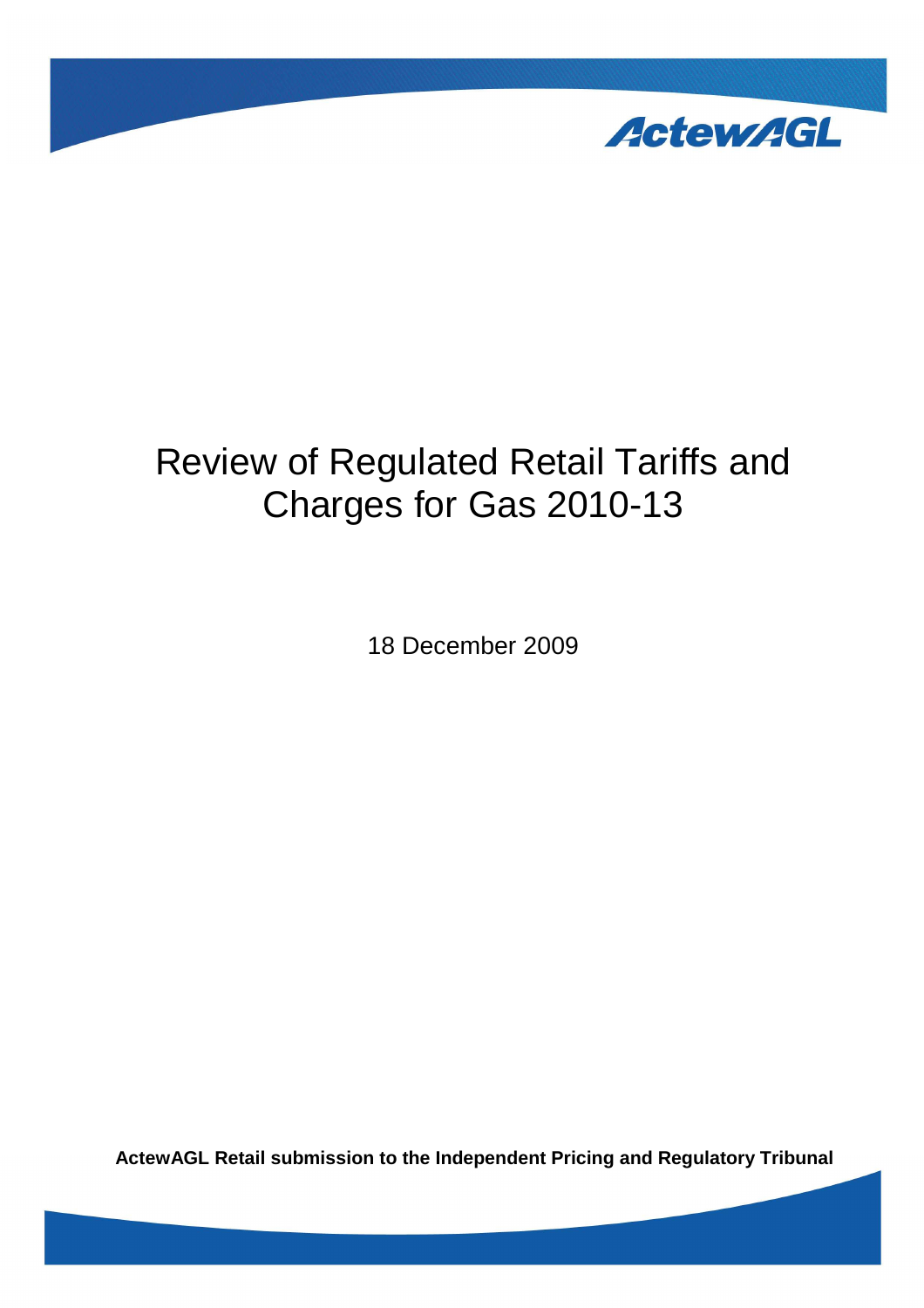

# **Contents**

| $\mathcal{1}$ . | <b>Introduction</b>                         |                                                        | 3               |
|-----------------|---------------------------------------------|--------------------------------------------------------|-----------------|
| 2.              | <b>Form of Regulation</b>                   |                                                        | 5               |
| 3.              | Setting of regulated tariffs                |                                                        | $\overline{7}$  |
| 4.              | Managing risks and uncertainties            |                                                        | 8               |
|                 | 4.1                                         | Distribution network costs                             | 8               |
|                 | 4.2                                         | Costs associated with national climate change measures | 8               |
|                 | 4.3                                         | Costs arising from unforeseen events or changes        | 9               |
| 5.              | Assessing the efficient costs of gas supply |                                                        | 11              |
|                 | 5.1                                         | Wholesale gas costs                                    | 11              |
|                 | 5.2                                         | Retail operating costs                                 | 12 <sup>°</sup> |
|                 | 5.3                                         | Retail margin                                          | 12 <sup>2</sup> |
| 6.              | Non-tariff fees and charges                 |                                                        | 15              |
| References      |                                             |                                                        | 17              |
|                 |                                             |                                                        |                 |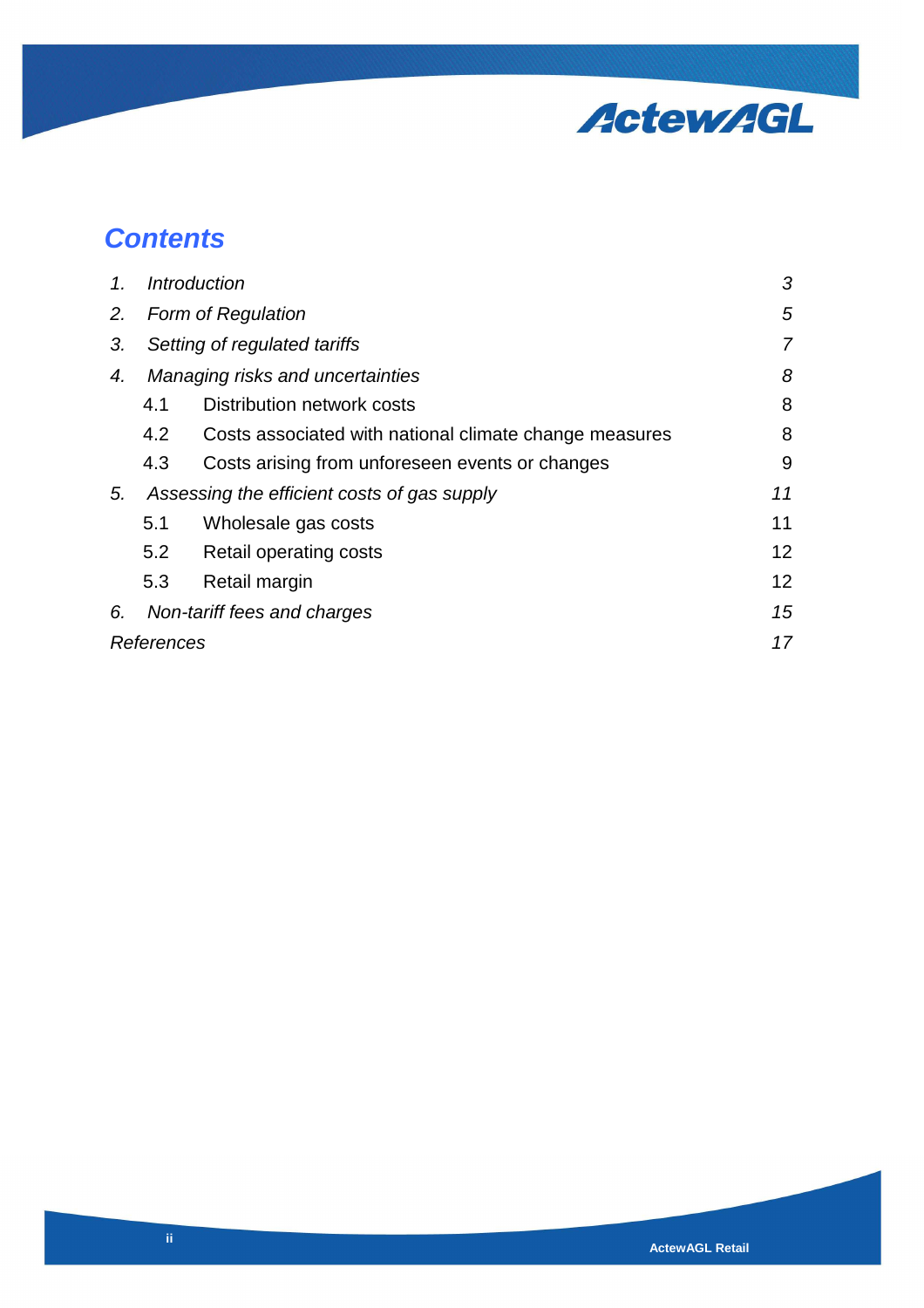

### **1. Introduction**

The New South Wales (NSW) Minister for Energy issued a Terms of Reference (TOR) on 19 August 2009 instructing the Independent Pricing and Regulatory Tribunal (IPART) to continue regulating standard tariffs for small retail gas customers in NSW for the period 1 July 2010 to 30 June 2013. On 27 August 2009, IPART invited gas retailers in NSW to submit revised voluntary transitional pricing arrangement (VTPA) proposals. ActewAGL Retail (ActewAGL) provided its revised VTPA proposal on 2 October 2009.

This submission responds to IPART's Issues Paper Review of regulated retail tariffs and charges for gas 2010-13 (Issues Paper) released on 6 November 2009.

ActewAGL believes competition levels in NSW are sufficient to support full deregulation of retail gas prices. ActewAGL believes that lessening the role of the regulatory review process and allowing the competitive market to bear more of the burden in delivering commercial and customer appropriate outcomes would assist in reducing consumer reliance on the regulated tariff. This would be consistent with IPART's proposed assessment criteria with the "aim of reducing customer's reliance on regulated retail tariffs"<sup>1</sup> and provide customers with increased choice. Accordingly, ActewAGL believes it is unnecessary for intrusive cost based regulatory reviews into retail gas pricing in NSW, as this review process is more effectively managed by the competitive market which also avoids incurring excessive regulatory cost.

However, in light of the NSW Government requiring IPART to continue retail gas price regulation, ActewAGL supports IPART's intention "to continue using a light-handed approach to regulating retail gas tariffs by reaching a new VTPA with each of the Standard Retailers."<sup>2</sup> To the extent VTPAs are to continue being used, it is appropriate that retailers are subject to a weighted average price cap (WAPC) with no side constraints on individual tariffs.

ActewAGL welcomes IPART's view that the revised VTPAs should explicitly allow for the full pass through of network costs, given the significant portion of retail tariffs these costs represent.

However, ActewAGL is concerned by IPART's failure to identify a preliminary position on the pass through of costs associated with the Federal Government's Carbon Pollution Reduction Scheme (CPRS) and other national climate change policies. In this regard, ActewAGL notes the Council of Australian Governments (COAG) Australian Energy Market Agreement (AEMA) which requires all additional climate change policy costs to be passed through to customers, where prices are regulated. $3$  ActewAGL reiterates that these costs should be passed through to consumers via an annual adjustment mechanism. ActewAGL also supports the continued use of the special circumstances provision.

1 IPART 2009, p11

Ī

<sup>2</sup> IPART 2009, p2

<sup>3</sup> COAG 2009, cl14.17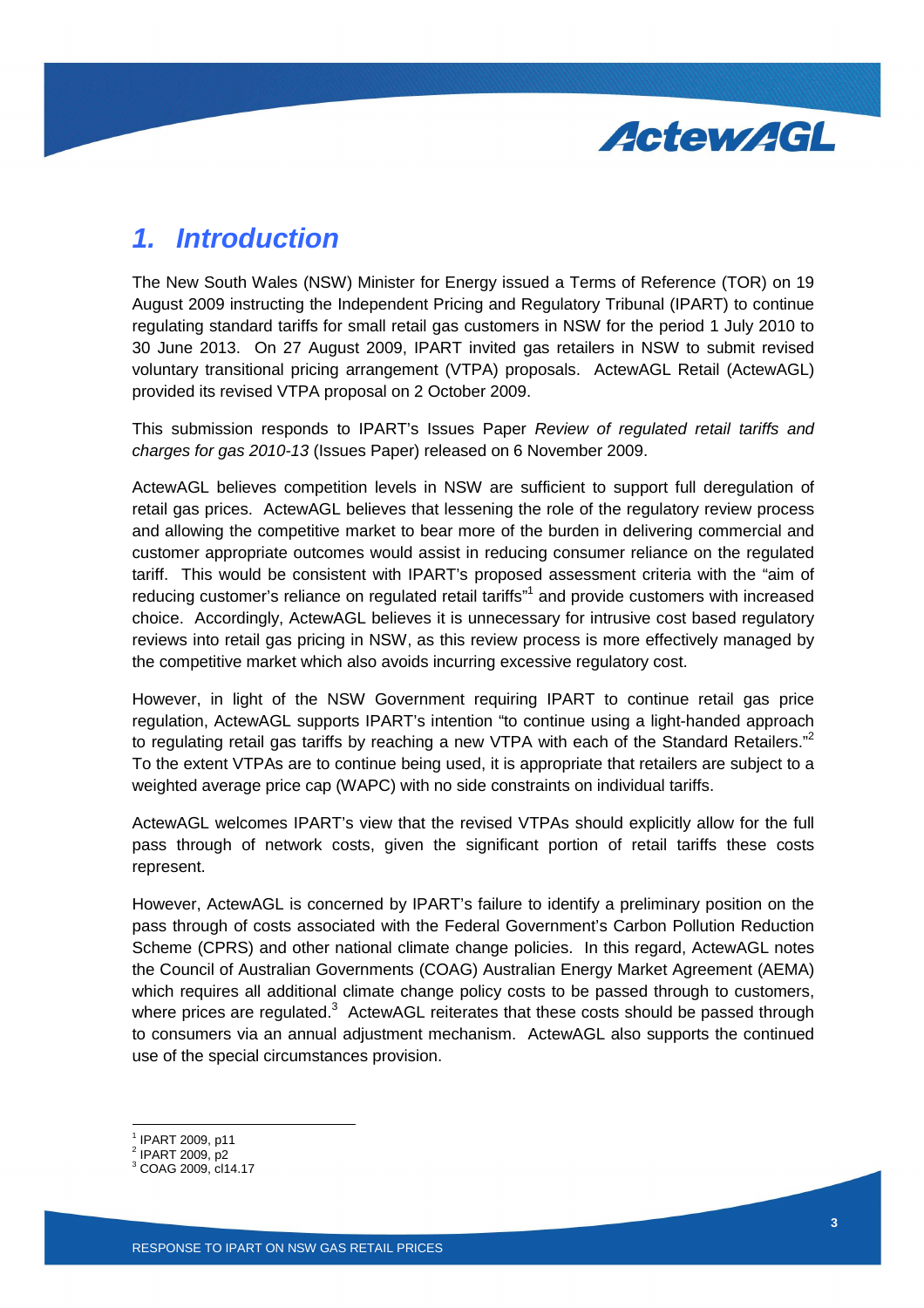

ActewAGL notes IPART's proposed approach for assessing the efficient costs of gas supply will rely on both IPART's internal expertise and the use of external consultants. These studies should not be necessary in a light handed regulatory framework, given a competitive retail gas market is able to more efficiently ensure prices are based on commercial cost margins.

However, ActewAGL views the general assessment criteria proposed in the Issues Paper as appropriate for assessing the efficient cost of gas supply, but reiterates its opposition to detailed cost reviews, as noted above. When assessing the efficient costs of gas supply, ActewAGL emphasises the importance of transparency during the review of input data and potential assumptions while balancing the extent of detail requested.

In summary, ActewAGL:

- believes the use of VTPAs and a WAPC with no side constraints at this stage best support a light-handed regulatory approach;
- welcomes IPART's view that changes to network charges should be passed through;
- seeks confirmation that costs associated with the CPRS will be passed through;
- emphasises the importance of transparency in the review process for assessing the wholesale gas costs and the retail margin; and
- notes the important role played by the competitive gas market in ensuring that VTPAs prices are commercially appropriate.

ActewAGL looks forward to working with IPART in the review process of the upcoming VTPA. ActewAGL also looks forward to the Australian Energy Market Commission's (AEMC) review into the effectiveness of retail gas competition in NSW, scheduled for 2011. Considering current levels of competition in the market, ActewAGL has an expectation this review will result in a recommendation for deregulation of the retail gas pricing in NSW, should prices be set at market reflective levels.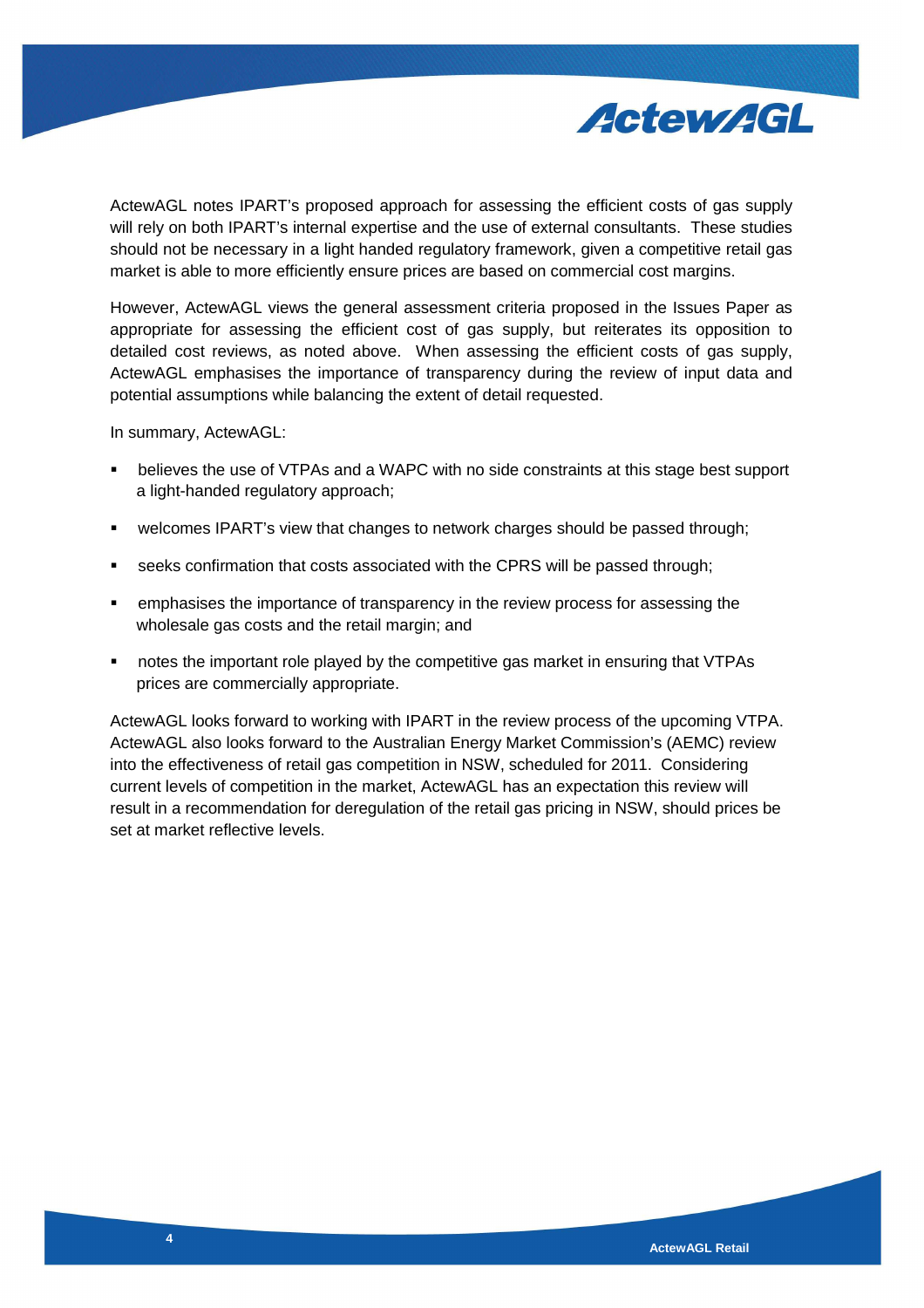

# **2. Form of Regulation**

**Do VTPAs continue to be an appropriate form of regulation for the Standard Retailers' regulated retail gas tariffs, given the objectives and context for this review? Are there enhancements that can be made to the current approach?** 

**What (if any) other forms of regulation should we consider?** 

**Is there adequate information available for customers to make informed choices when choosing a gas supplier? If not, what measures could be implemented to address this?** 

**Are the proposed assessment criteria appropriate to guide our analysis and decisionmaking for this review?** 

In the Issues Paper, IPART proposes the continued use of VTPAs because they:

- are an effective form of light-handed regulation;
- **•** protect the interests of consumers and promote competition by encouraging retailers to propose cost-reflective prices;
- represent a sound transition on the path to retail gas deregulation; and
- have been proposed by all the Standard Retailers as the preferred form if there is to be continuing regulation of retail gas prices.<sup>4</sup>

As noted in its 2 October 2009 submission<sup>5</sup>, ActewAGL's preference is for the deregulation of the retail gas market in NSW. ActewAGL believes the transition to a competitive market in NSW has already taken place, noting there are genuine benefits that will accrue to customers arising from deregulation, including competitive pricing and increased choice. ActewAGL strongly believes that regulated arrangements offer sub-optimal outcomes to customers compared to effective competition and opposes any stronger form of regulation, particularly gas pricing orders. In accordance with the Issues Paper, ActewAGL believes IPART should closely consider recommending the NSW Government remove retail gas price regulation once the proposed 2010-13 VTPAs expire.

However, to the extent retail gas prices continue to be regulated, ActewAGL broadly agrees with IPART's views on the merits of VTPAs. Further, given that retail gas price regulation in NSW will continue until at least 2013, ActewAGL accepts that VTPAs represent a reasonable transitional solution on the path to price deregulation. Any other form of regulation would be a retrograde step undermining the further development of competition.

Ī

<sup>4</sup> IPART 2009, p9

 $<sup>5</sup>$  ActewAGL 2009, p1</sup>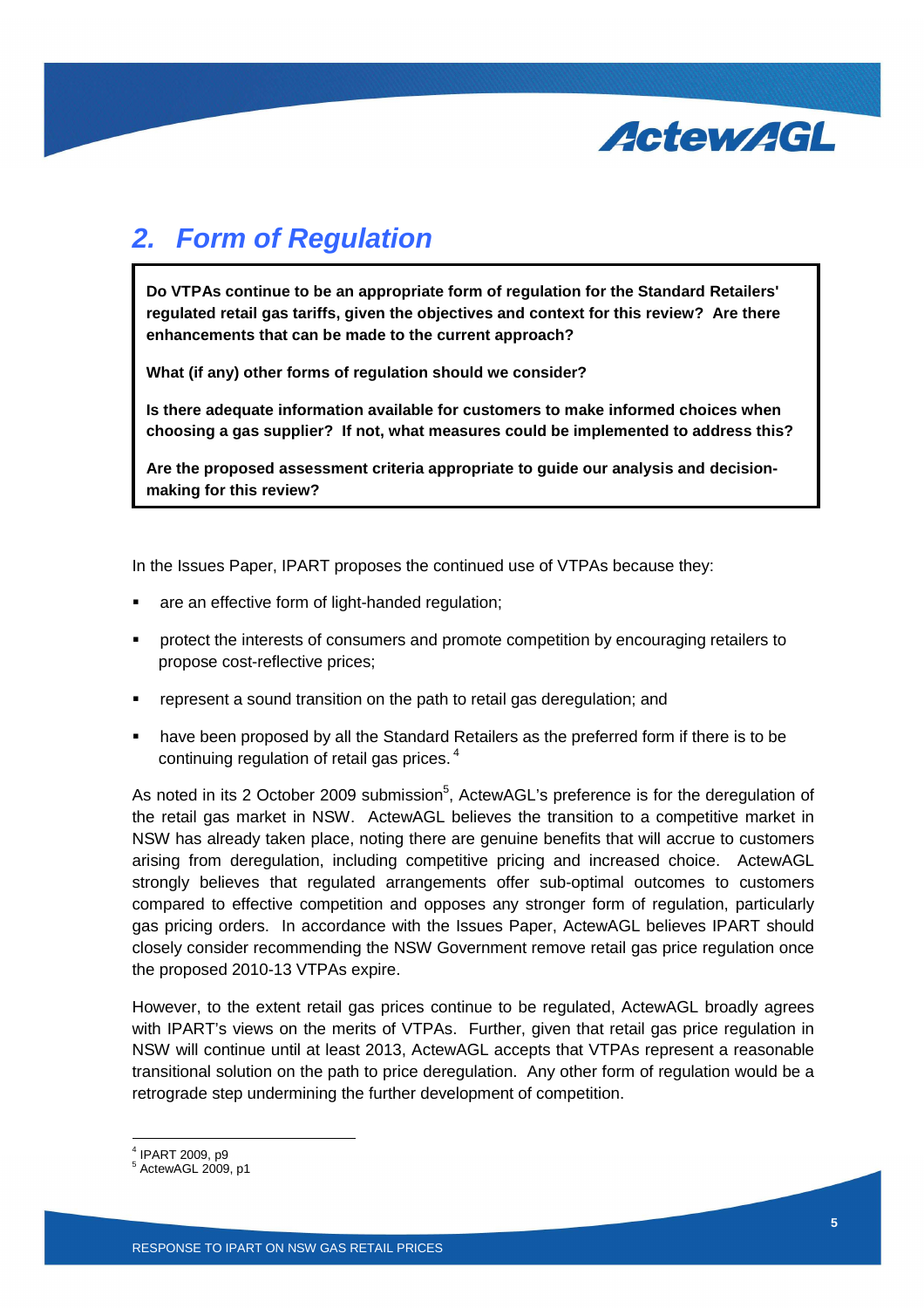

In response to IPART's question as to whether or not there is adequate information available to consumers to make informed decisions when choosing a gas retailer, ActewAGL believes there is sufficient publicly available information for customers to make informed choices about their gas retailer. Information is freely available on retailers' websites and customers have the freedom to contact other retailers. Additionally, ActewAGL notes the existence of utility provider comparison services that identify the best utility prices available. ActewAGL also notes IPART's 2006 survey of residential energy users finding that, on average, more than 94 per cent of gas customers were aware of competition in the market.<sup>6</sup> Therefore, ActewAGL does not believe additional measures are necessary. Where IPART chooses to prioritise customer protection, it is important that the Standard Retailers are adequately compensated for all associated costs, including compliance with any potential information reporting and publishing requirements.

ActewAGL also notes IPART's comments on the level of customer churn in the NSW market. Whilst high customer churn rates can be used as an indicator of the level of competition (reflecting the availability of attractive offers or the effectiveness of retailer marketing) in the market<sup>7</sup>, ActewAGL believes caution must be used in interpreting churn rates. A low level of churn does not necessarily reflect a lack of competition. Rather, it may reflect a high level of customer satisfaction with their existing retail offering.

ActewAGL also agrees that regulatory certainty is important and encourages IPART to enable a transparent pass through of changes in network charges and any other outside retailers' control.

Finally, ActewAGL believes the general assessment criteria IPART have chosen to guide their analysis and decision making are appropriate for this review. However, ActewAGL believes intrusive cost based reviews are contradictory to the light handed regulatory approach which is the intention of having VTPAs in place. ActewAGL also notes that IPART recognises the importance of setting a regulated tariff in a manner which is "consistent with the aim of reducing customers' reliance on regulated retail tariffs."<sup>8</sup> It is important that the price is set at an appropriate level. A commercially focussed retail tariff will result in increased competition in the market, which in turn results in innovation and more choice for customers. However, a price set too low would cause competition to diminish, impose undue risks on retailers and potentially result in some retailers leaving the market, thereby further diminishing competition.

<sup>6</sup> IPART 2007, p66

 $7$  QCA 2008, p61

<sup>8</sup> IPART 2009, p11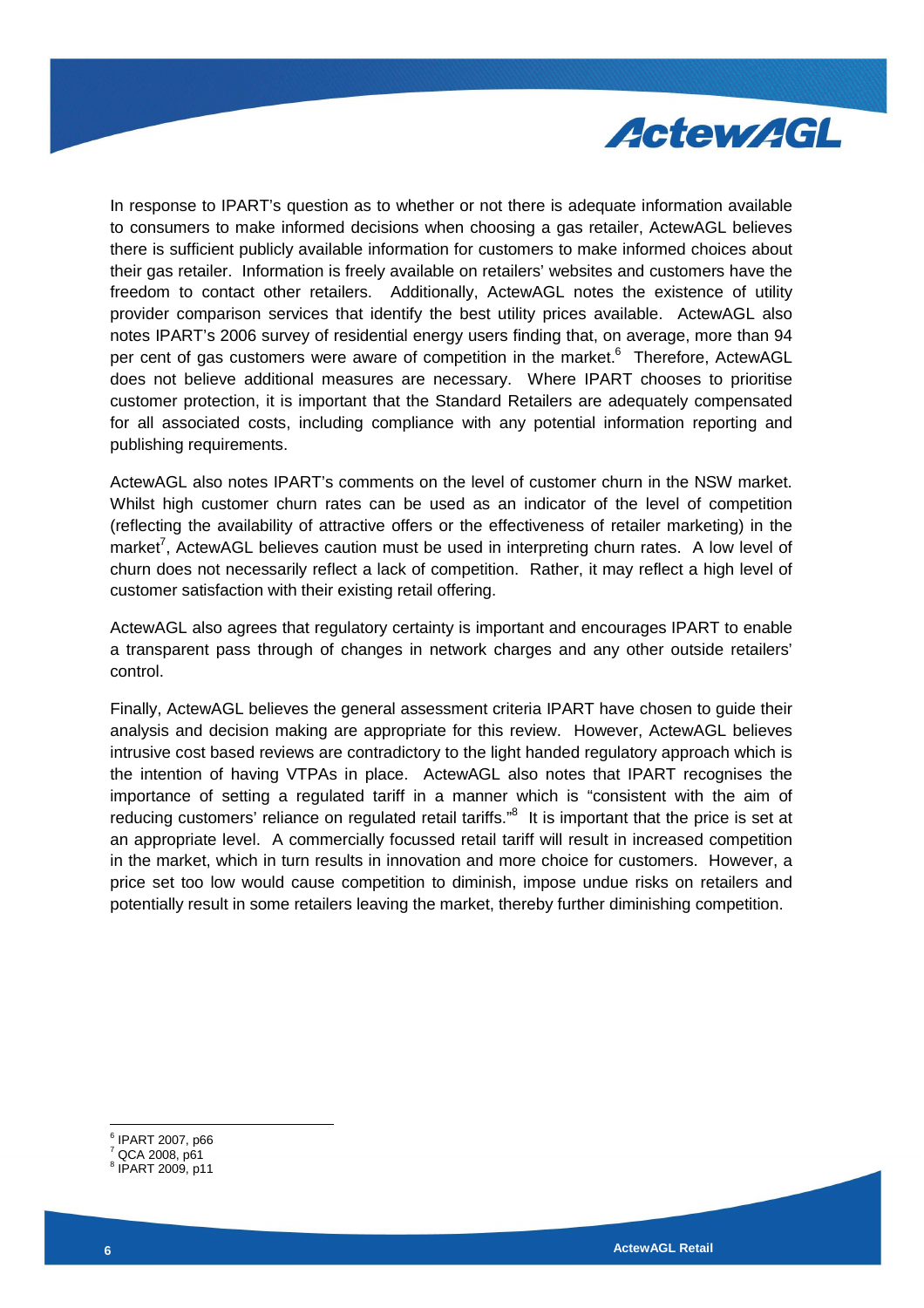

# **3. Setting of regulated tariffs**

**Does a WAPC best meet the objectives for this review? Are there enhancements that can be made to the current approach?** 

**Is there any evidence to suggest that a WAPC is inappropriate? Are there other approaches to setting retail tariffs that IPART should consider?** 

With regards to the continued use of a WAPC for this review, ActewAGL agrees with IPART's comments that a WAPC best meets the objective for this review and is an effective approach for setting regulated tariffs which allows both flexibility and certainty for customers and retailers.<sup>9</sup> ActewAGL notes that network charges and any changes in costs due to the introduction of national climate change initiatives should be passed on to customers.

As already noted in its 2 October 2009 submission<sup>10</sup>, ActewAGL considers a WAPC, with no side constraints on individual tariffs, to be appropriate for this review if price regulation is to continue, and is not aware of any evidence suggesting a WAPC is inappropriate. ActewAGL believes that any departure from a WAPC should only be to assist a move to full deregulation of retail tariffs.

 9 IPART 2009, p20

<sup>10</sup> ActewAGL 2009, p7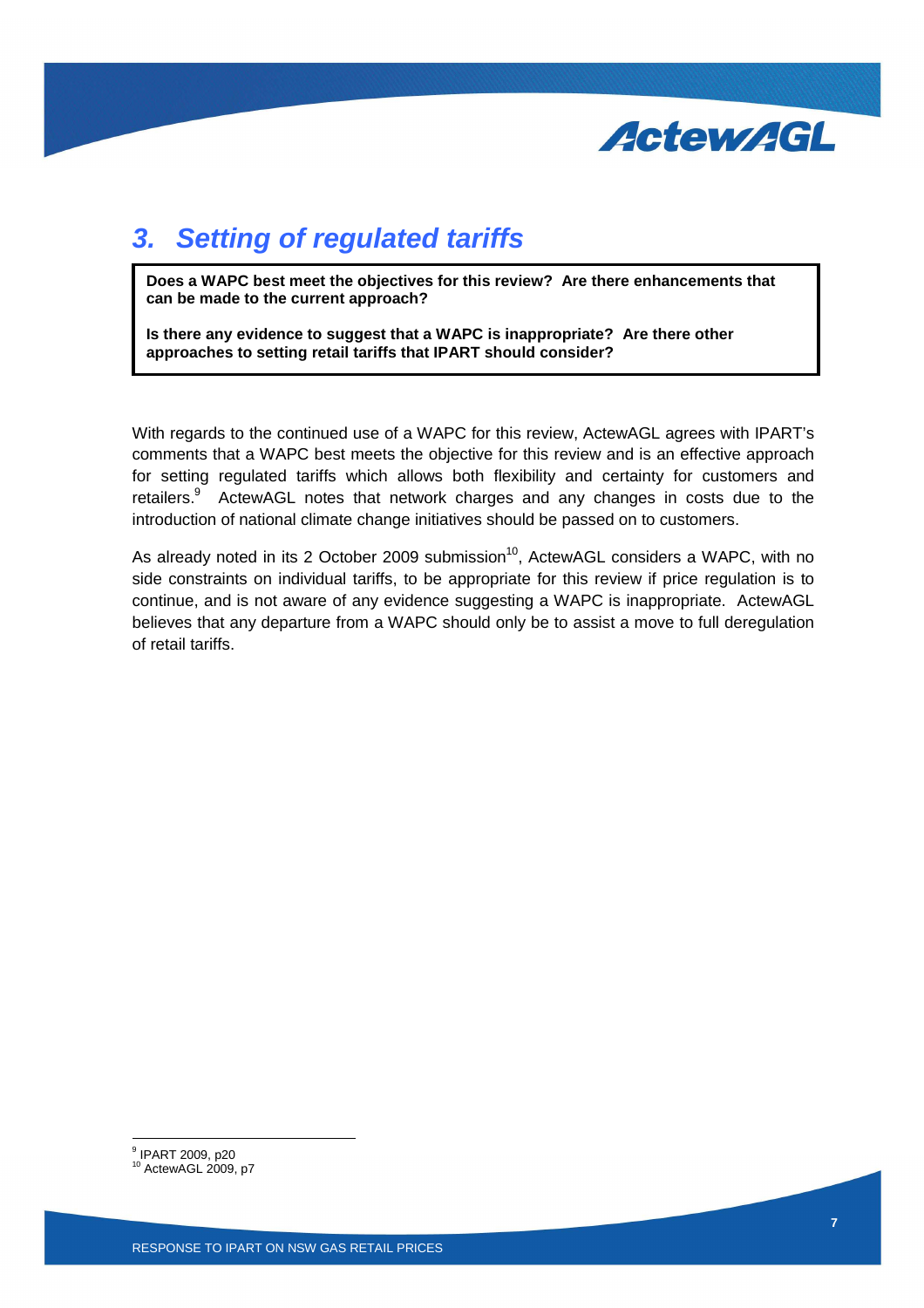

### **4. Managing risks and uncertainties**

#### 4.1 Distribution network costs

**Should IPART accept the Standard Retailers' proposal to pass network charges through to customers?** 

ActewAGL supports IPART's preliminary view that "the new VTPAs should explicitly allow retailers to automatically pass through" distribution network costs to customers.<sup>11</sup> As previously noted by ActewAGL<sup>12</sup>, and also recognised by IPART in the Issues Paper<sup>13</sup>, network distribution costs represent a significant portion of final retail tariffs and are not within the retailers' control. Accordingly, not allowing full pass through of variation in network distribution costs would impose an additional forecast risk on retailers, and result in a potential unjust regulatory outcome with resulting threat to the level of competition.

To enable ActewAGL to transparently pass through network costs, it may be necessary for ActewAGL to consider adjustments of retail prices to align with network tariff structure. This would simplify the pass through of future network price changes and provide improved price signals to customers. ActewAGL will have better insight as to the most appropriate tariff structure following the Australian Energy Regulator's (AER) review of gas network tariffs in NSW and ACT, due to be completed by April 2010. ActewAGL is aware of IPART's intention to seek more information from the Standard Retailers on any potential restructuring of regulated tariffs.<sup>14</sup>

### 4.2 Costs associated with national climate change measures

**What is the most appropriate way to address uncertain costs associated with national climate change measures in the new VTPAs?** 

**If the Standard Retailers set retail prices based on their own forecasts of CPRS permit costs, should this forecast ever be reconciled with the actual costs of permits?**

ActewAGL notes IPART has not identified a preliminary view on the Standard Retailers proposals for dealing with the costs of national climate change measures. This is despite NSW being a signatory to the COAG AEMA, which states that "where retail prices are regulated, energy cost increases associated with the Carbon Pollution Reduction Scheme and

<sup>&</sup>lt;sup>11</sup> IPART 2009, p23

<sup>12</sup> ActewAGL 2009, p9

<sup>&</sup>lt;sup>13</sup> IPART 2009, p23

<sup>14</sup> IPART 2009, 17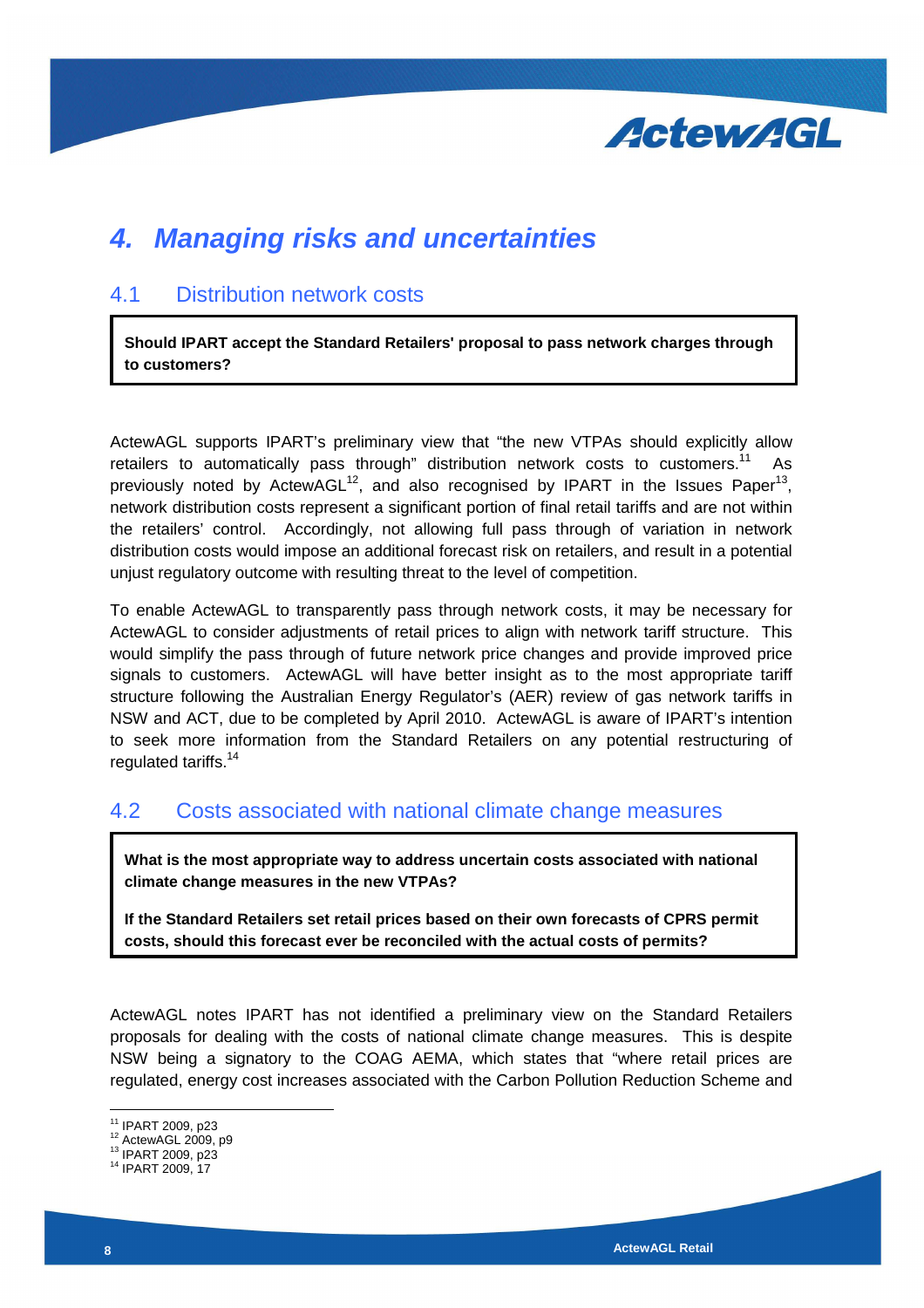

the Renewable Energy Target shall be passed through to end use customers."<sup>15</sup> ActewAGL believes any decision IPART reaches on the pass through of costs associated with national climate change measures, including the CPRS and RET, must be consistent with the COAG commitment.

There is currently a high degree of uncertainty surrounding the implementation and impacts of the Federal Government's CPRS. ActewAGL believes it is important that the regulatory framework contains sufficient flexibility to allow for both the possibility that the CPRS will commence as planned or be subject to modification.

ActewAGL proposes that market costs associated with the CPRS should be passed through to customers through an annual adjustment mechanism as proposed in its 2 October 2009 submission.<sup>16</sup> Use of an annual adjustment mechanism represents an efficient way of passing through CPRS costs with minimum administrative and regulatory costs. Also, use of an annual adjustment mechanism will ensure NSW satisfies the COAG amendment to the AEMA requiring the pass through of CPRS costs to customers.<sup>17</sup> ActewAGL conceptually outlined how the costs for the CPRS could be calculated in its 2 October 2009 submission.<sup>18</sup>

In response to IPART's question of whether or not Standard Retailers' forecast and actual permit costs are ever reconciled (assuming Standard Retailers set their prices based on their own forecasts of CPRS permit costs), ActewAGL believes that an ex-post review of the calculation of CPRS costs could be conducted, with adjustments in subsequent years for material differences.

### 4.3 Costs arising from unforeseen events or changes

**Is the Standard Retailer the only party who should trigger special circumstances and a review or re-opening of a VTPA?** 

Special circumstances provisions are important in providing retailers with sufficient flexibility to adjust prices in response to unforeseen changes impacting retailer costs. The inclusion of a special circumstances provision allows retailers to recover the costs. ActewAGL believes the retailers are generally in the best position to trigger the use of the special circumstances provision and a review or re-opening of a VTPA.

Ī

<sup>15</sup> COAG 2009, clause 14.17

<sup>16</sup> ActewAGL, 2009, p7

<sup>17</sup> COAG 2009, clause14.17

<sup>18</sup> ActewAGL, 2009, p15-16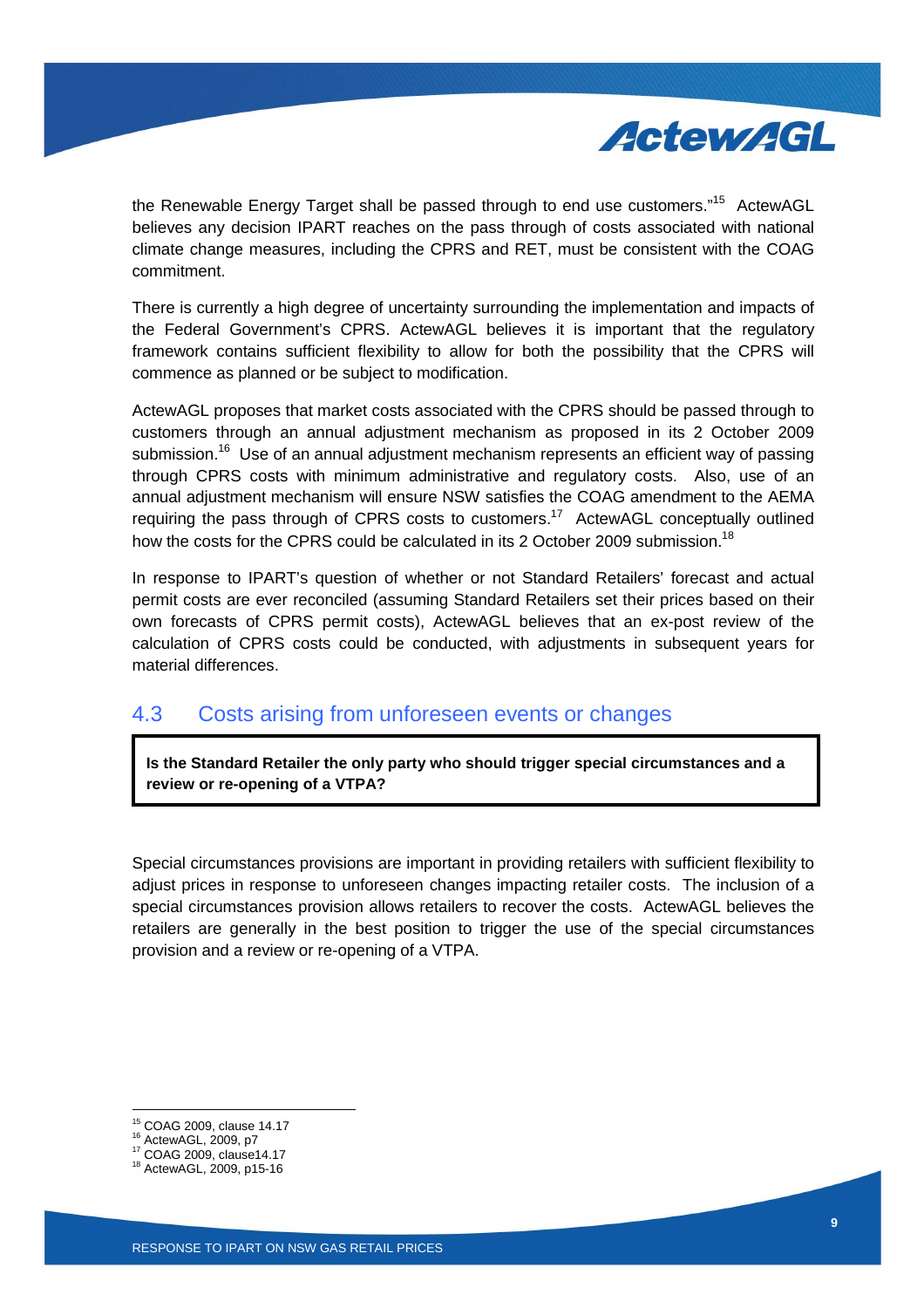

**How should IPART conduct a review of an application for a special circumstance price change?** 

Any review process IPART considers needs to be based on a framework which provides for a smooth and transparent review process. When conducting a review of an application for a special circumstance price change, ActewAGL believes it is very important that the process be as efficient as possible and that it does not excessively place a cost or administrative burden on the resources of relevant parties. A review process should be conducted in an efficient manner and facilitate effective information exchange. Where appropriate this could for example be performed through the use of a standardised process involving high level guidelines to facilitate information exchange. Any review process of special circumstance price change applications also needs to be flexible, given that special circumstance events often involve uncertain price impacts.

**Should there be a materiality threshold to trigger a special circumstances review? And if so, what should that threshold be?** 

ActewAGL believes there should be no materiality threshold introduced in relation to the application of the special circumstances provision. There is an implicit materiality threshold in the form of a retailer's prudent commercial behaviour. ActewAGL suggest it is unlikely a retailer would trigger the special circumstances condition if the amount is not material due to the internal costs of conducting an application for a special circumstance price change.

However, if IPART prefers the introduction of a materiality threshold, then ActewAGL suggests that any threshold must be set on a relative basis so as not to discriminate against smaller retailers.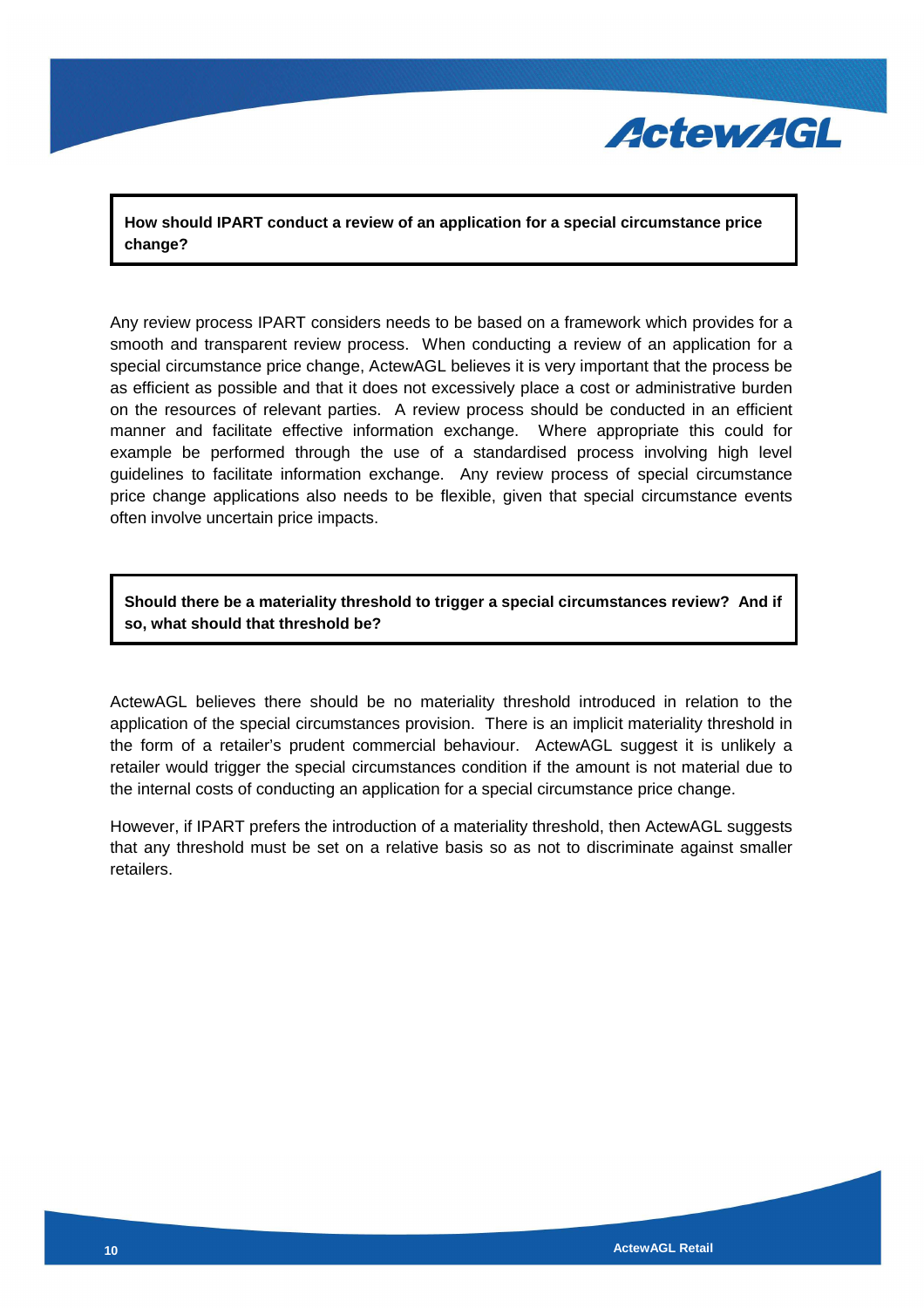

### **5. Assessing the efficient costs of gas supply**

#### 5.1 Wholesale gas costs

**Have there been any significant changes to retail business activities since the 2007 review. And if so, what are the implications for wholesale gas costs?** 

**Is IPART's proposed approach to assessing wholesale gas costs for the 2010 review appropriate? If not, what are the alternative approaches?** 

ActewAGL notes that wholesale gas costs have generally increased since 2007, partly due to increased costs for transporting gas. In addition, the introduction of the Short Term Trading Market (STTM) in 2010 is expected to affect the gas market and price volatility. The introduction of the STTM could add additional risks to retailers' operations. ActewAGL also notes the introduction of the CPRS in 2011/12 could add additional risks to retailers' operations.

ActewAGL believes IPART's general proposed approach for assessing wholesale gas costs is appropriate. However, ActewAGL notes that difficulties can arise in allocating wholesale gas costs to a particular customer segment because retailers take a portfolio approach to their gas supply and contracting arrangements. That is, retailers do not enter into specific supply arrangements to service a specific customer segment.

ActewAGL also notes the importance of having a transparent and open process, in which both IPART and its consultant's methodologies for determining the wholesale gas costs are well understood by stakeholders. As previously noted in this submission, ActewAGL believes detailed cost based reviews are no longer required given the levels of competition in the market. In assessing the wholesale gas costs, the outcome will be subject to the quality of the input parameters, which should be sourced from publicly available data where possible.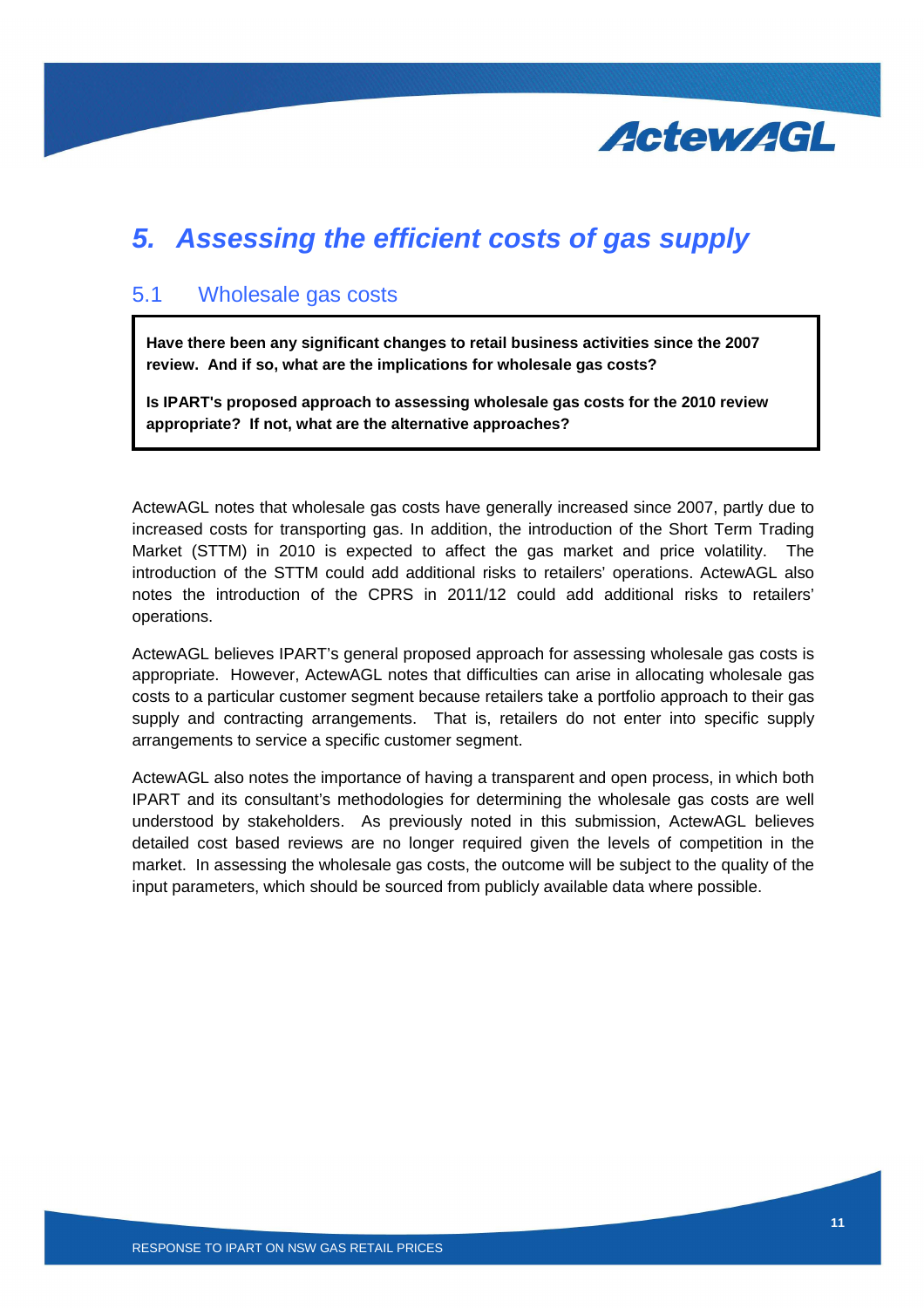

### 5.2 Retail operating costs

**Have there been any significant changes to retail business activities since the 2007 review. And if so, what are the implications for retail operating costs?** 

**Are previous retail operating cost analyses and benchmarks a valid starting point? If not, what are the alternative approaches?** 

The most significant changes that will impact retailers are the introduction of the STTM and CPRS and the associated system modifications and operational changes that will be required.

In addition, over the past three years there has been a stronger focus on customer service and retailers have experienced a greater level of competition in the retail gas market. This has resulted in increased marketing expenditures to retain customers.

ActewAGL notes IPART's intention to make use of the benchmarking and bottom-up cost approach methods in its 2010 review of regulated retail electricity tariffs in NSW, as well as seeking information from stakeholders and the Standard Retailers. ActewAGL believes IPART's previous retail operating cost analyses and benchmarks are a valid starting point and are suitable for the purposes of this review. However, it is important when using benchmarks and analysis from previous review periods and other industries that they be updated to adequately reflect and account for industry differences, market developments, and changes from when they were first constructed.

### 5.3 Retail margin

**Have there been any significant changes to retail business activities since the 2007 review? And if so, what are the implications for the retail margin?** 

It is expected that the introduction of STTM will change retail business activities and increase gas costs and price volatility, increasing the risks for gas retailers in NSW. In addition, the introduction of the CPRS will add further complexity to the retail operation and is expected to both increase the administrative costs and the volatility of gas wholesale prices. These additional risks need to be compensated for through the retail margin.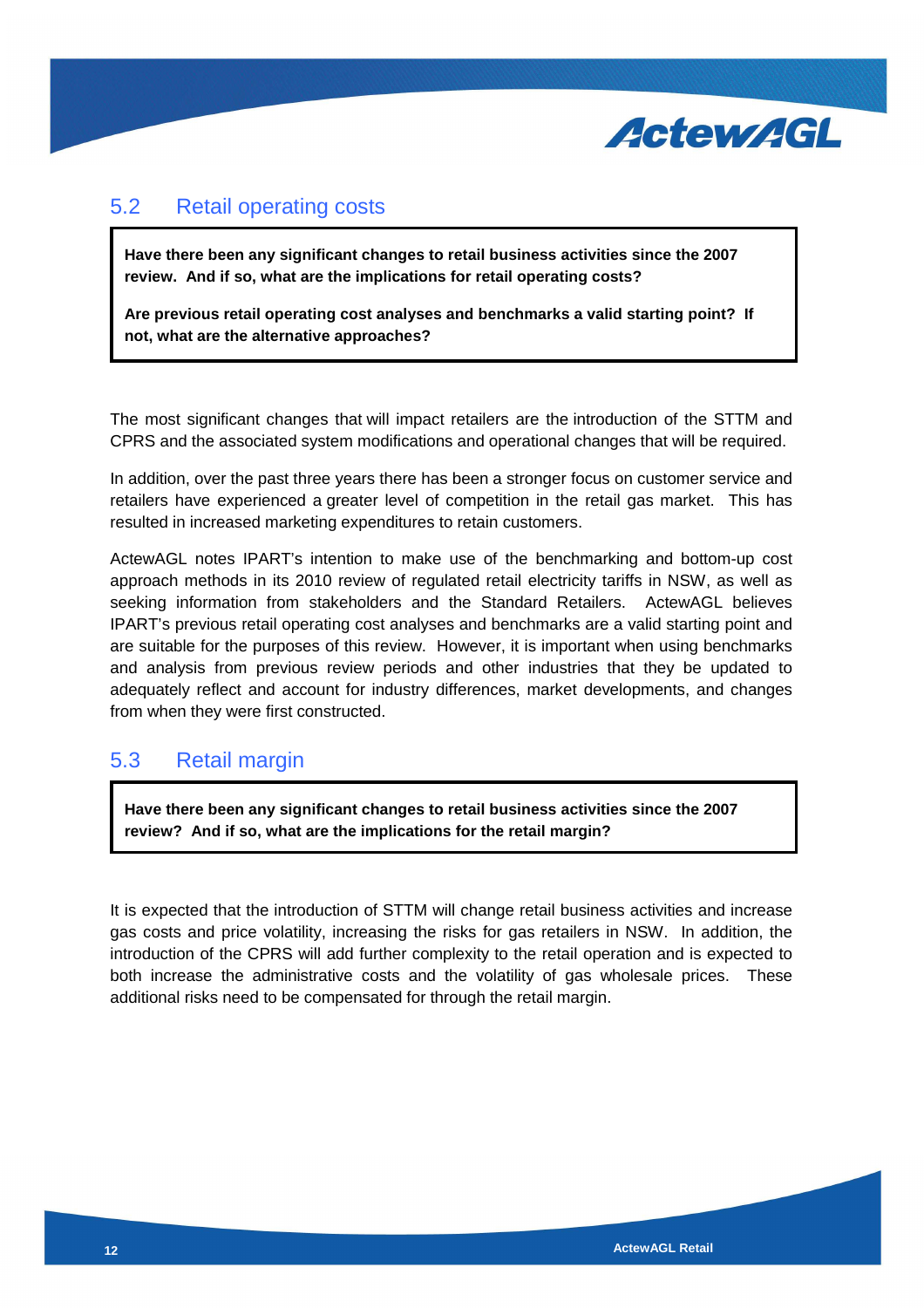

**Can the supply of gas be considered an essential service? If not, to what extent are the risks inherent in gas retailing different to those in electricity?** 

Unlike electricity which can be used for all household requirements, gas can only be used in place of some household utility requirements, namely space and water heating and cooking. Space cooling and lighting still require electricity, along with all household appliances, which means that gas retailing is arguably a riskier business than electricity due to the increased exposure to customer preferences, including customer sensitivity to price changes. Therefore, ActewAGL believes gas cannot be considered an essential service on par with electricity.

Where gas retailers are exposed to large numbers of customers who rely on gas for their space and water heating, gas demand is often peakier, meaning that retailers have to manage larger fluctuations in daily demand than for electricity. This in turn has implications for a gas retailer's risk management practices, which must be able to cope with the large fluctuations in demand.

#### **To what extent, if any, are the risks inherent in retailing gas in NSW different to those in other jurisdictions?**

ActewAGL notes that it is the retailer of last resort for networks in locations with stronger winter peaks than in other parts of NSW and Australia, which adds unique risks to ActewAGL's operations. The dominance of domestic customers in ActewAGL's customer base results in peakier and riskier demand (as it is driven by space heating), compared with jurisdictions where there are more large commercial and industrial customers.

#### **Is IPART's proposed approach to assessing the retail margin for the 2010 review appropriate? If not, what are the alternative approaches?**

ActewAGL notes that the approach described in the Issues Paper is very general. Given the importance of the retail margin in ensuring the long term viability of retailers, the investment in upstream supply, and the development of competition in the market, ActewAGL believes it is important for retailers in particular to understand what IPART and its consultant, Strategic Financing Group Consulting (SFG), are proposing for their review of the retail margin. Accordingly, it is important that stakeholders have the opportunity to discuss with SFG the different approaches they choose to use, including the input data, the quality of inputs, the extent to which the risks are properly addressed and the assumptions underpinning each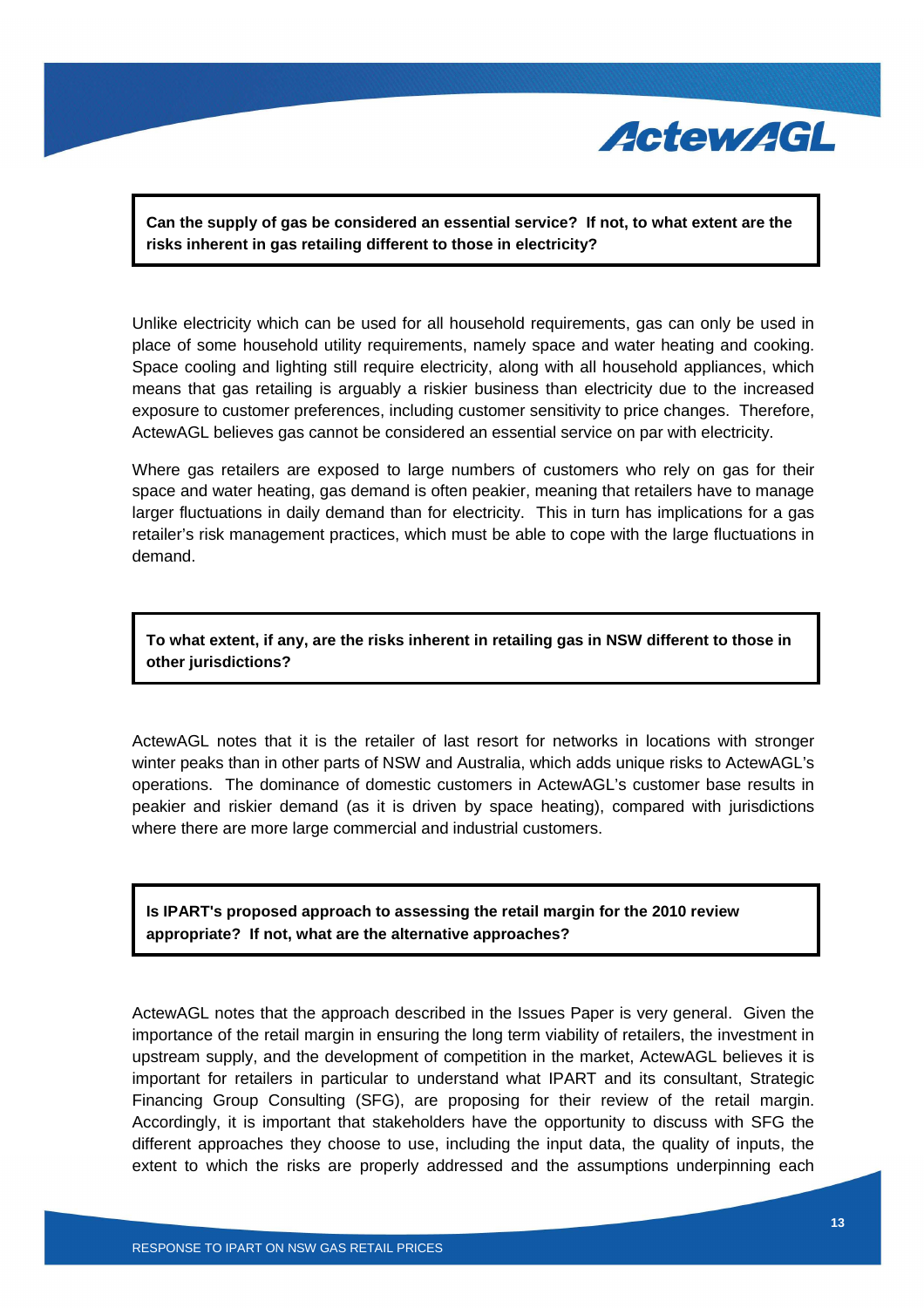

method. ActewAGL believes this is of particular importance with regards to SFG's expected returns and bottom-up approach to calculating the margin, where ActewAGL understands that parameters such as the retailer's weighted average cost of capital (WACC) and assumptions about an assumed investment base are critical inputs in estimating the retailer's retail margin.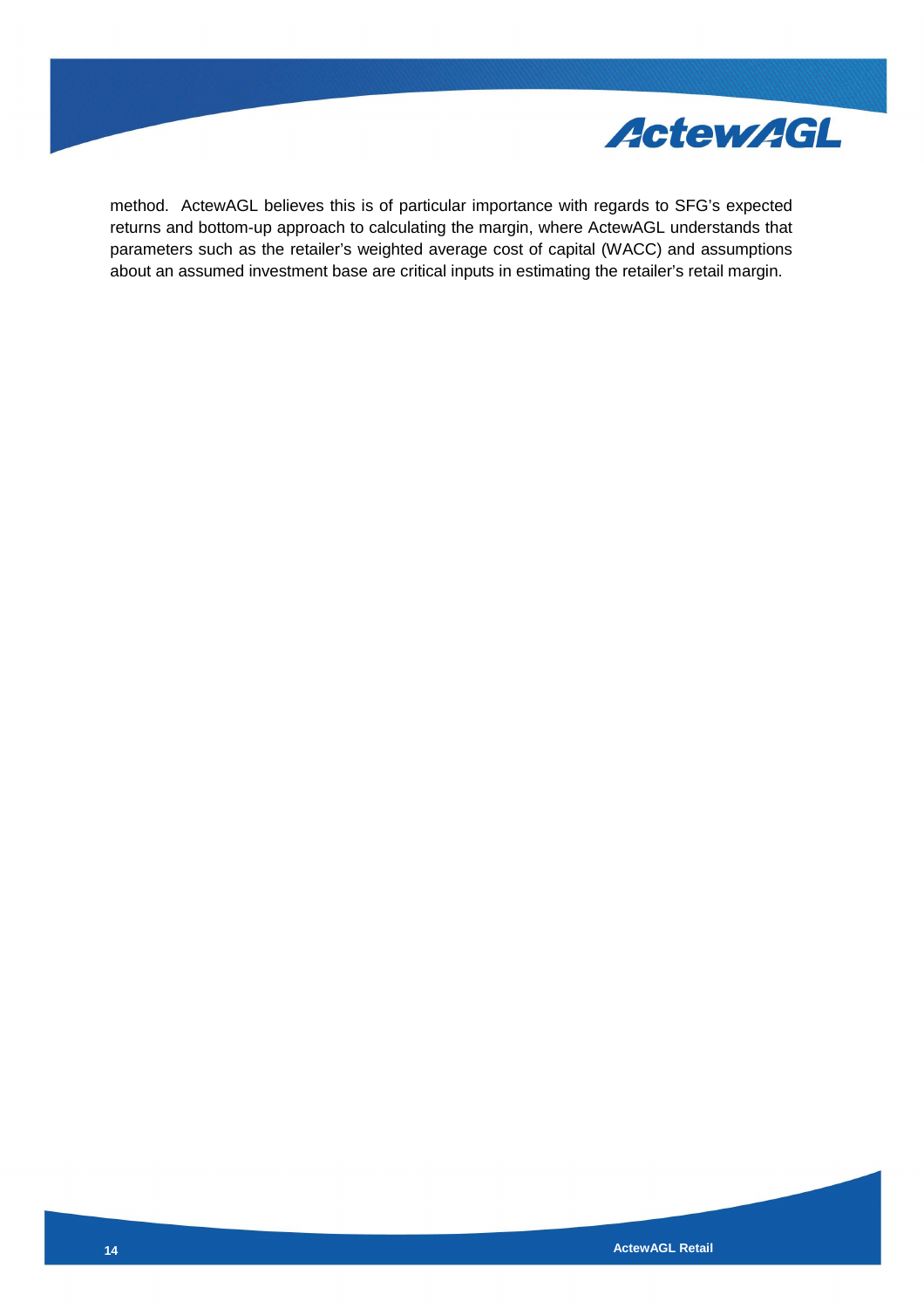

### **6. Non-tariff fees and charges**

**Is it reasonable for the Standard Retailers to introduce a new fee for the payment of gas bills by customers using a credit card?** 

In its revised VTPA, ActewAGL has not proposed to introduce any new non-tariff fees and charges, including a new fee for the payment of gas bills by customers using a credit card. Nonetheless, from a commercial perspective, ActewAGL believes it is reasonable for a retailer to introduce such a fee to the extent it reflects actual extra costs incurred by the retailer and is legally permissible as long as it could be legislatively permissible. The costs for retailers of credit card fees have increased proportionally more in the last 5-10 years and ActewAGL therefore believes it would be reasonable to consider such fees.

**Is it reasonable for the Standard Retailers to change the level of the late payment fee?** 

ActewAGL believes that in a competitive market, retailers should be allowed to set the level of fees. Competition and the freedom of customers to choose their provider will ensure that retailers are not able to set the level of their fees above market levels. When determining the appropriate level of late payment fee, it is necessary that the fee be cost reflective, thereby striking an appropriate balance between the costs incurred by the retailer and providing an incentive for customers to pay on time. ActewAGL notes that late payment fees are completely avoidable by the customer.

**Do other retailers add a premium to miscellaneous charges imposed by distribution network operators? Is it reasonable to add a premium onto network miscellaneous charges?** 

ActewAGL has not proposed to add a premium to network miscellaneous charges. However, ActewAGL believes it is important that IPART allow the retailers to pass through the full amount of managing the application of network miscellaneous fees and charges to customer.

Managing network charges imposes additional costs to on the retailers and ActewAGL believes it is reasonable to add a premium onto network miscellaneous charges.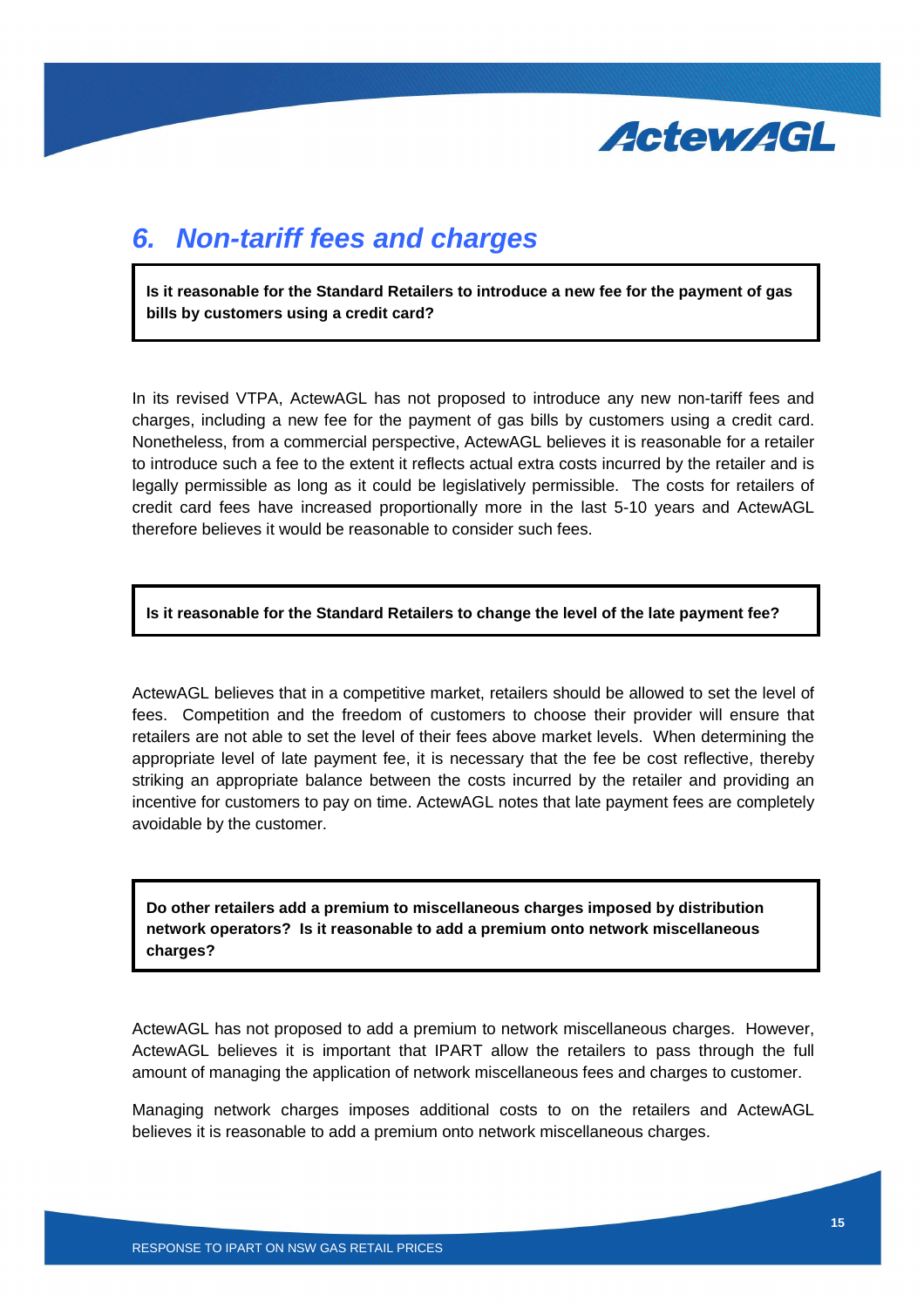

Finally, ActewAGL suggests IPART should consider allowing the revised VTPAs to permit the pass through of changes in network miscellaneous charges. This would provide a more efficient process than conducting a regulatory review to approve such changes.